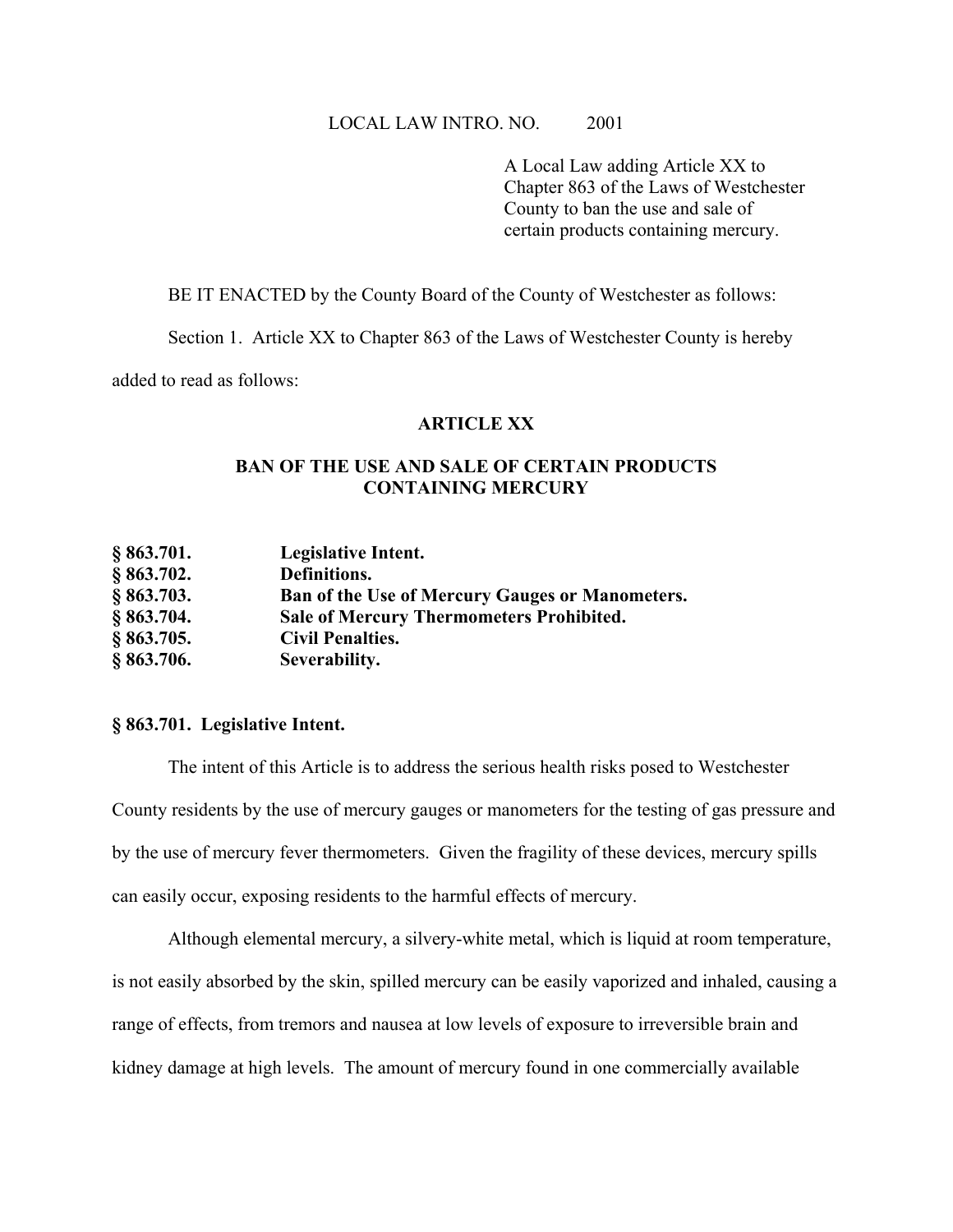manometer is about 88 grams, or approximately three ounces, and the amount of mercury found in one mercury fever thermometer is about 0.7 grams, or just under one gram, amounts sufficient to overexpose people to the deadly toxin. This toxin is especially dangerous to children and pregnant women, because even small amounts of mercury can cause serious developmental problems.

Additionally, mercury, a bioaccumulative toxic compound recognized as a global pollutant, accumulates in the food chain, so that a very small amount of mercury in a lake can lead to dangerous levels of mercury in fish. Just one gram of mercury, the amount found in one mercury thermometer, is enough to contaminate all of the fish in a lake with a surface area of 20 acres. People who consume large amounts of fish are at risk of adverse effects of mercury on the nervous system. Because the developing nervous system is vulnerable to mercury toxicity, fetuses exposed to mercury through their mother's consumption of fish are particularly at risk of adverse effects.

Given the serious danger posed by mercury gauges or manometers and mercury fever thermometers to Westchester County residents, their property, and to the environment, this law bans the use by any person or plumber of mercury gauges or manometers for the testing of gas pressure and further bans the sale by any person of mercury fever thermometers.

#### **§ 863.702. Definitions.**

For purposes of this Chapter, the meaning of terms used in this article shall be as follows: 1. "Manometer" or "mercury gauge" shall mean an instrument containing mercury used to measure the pressure of gas.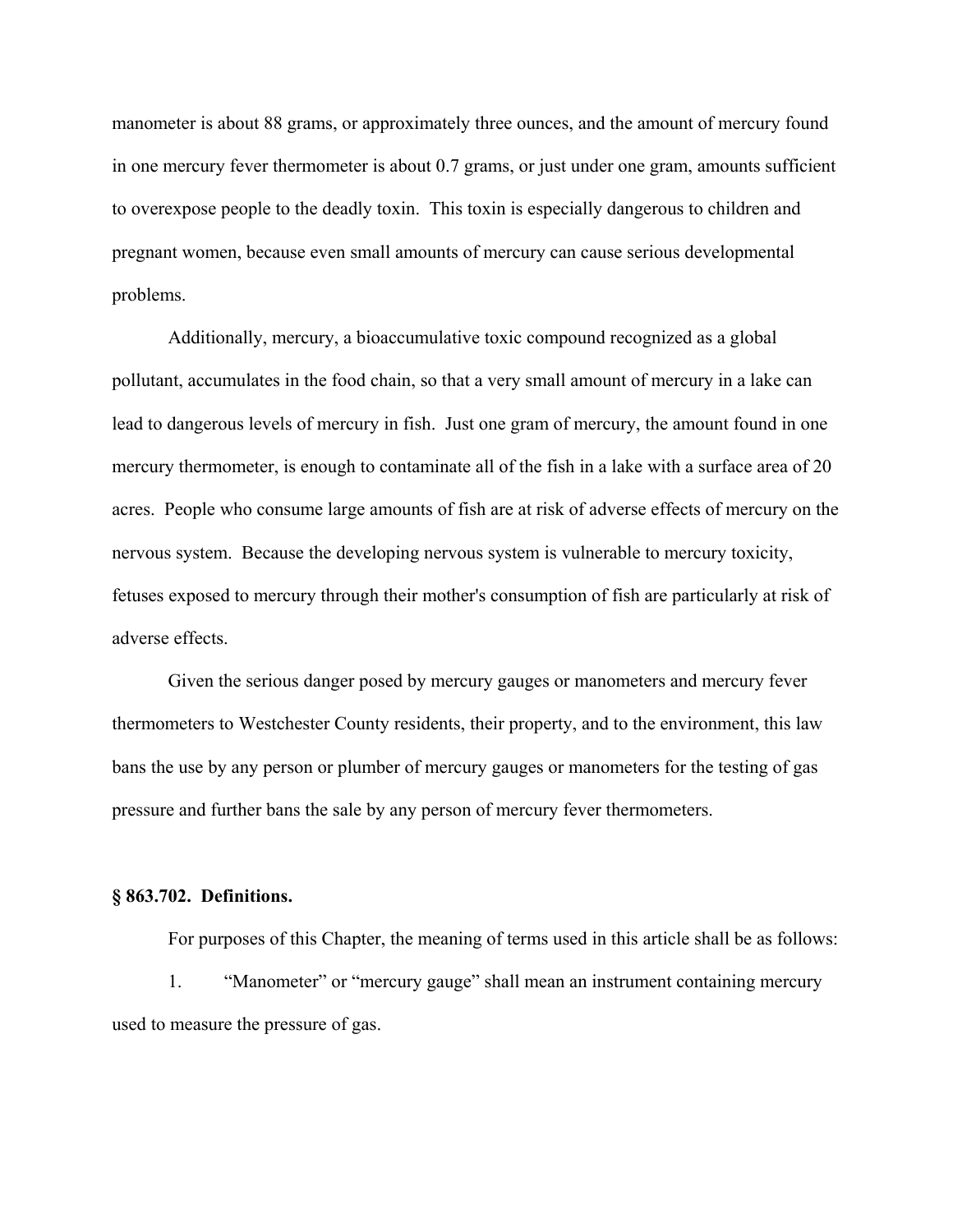2. "Mercury fever thermometer" means a mercury-containing product encased in glass that is used to measure human body temperature.

3. "Person" shall mean any natural person, corporation, unincorporated association, firm, partnership, joint venture, joint stock association or other entity or business organization of any kind, including any Master plumber or Journey level plumber licensed or certified to engage in the business of plumbing pursuant to Article XV of the Laws of Westchester County.

#### **§ 863.703. Ban of the Use of Mercury Gauges or Manometers.**

It shall be unlawful for any person to use a mercury gauge or manometer for the measurement or testing of gas pressure in Westchester County, except where the use of a mercury gauge or manometer is specifically required by local law, regulation or ordinance of a city, village or town within Westchester County.

#### **§ 863.704. Sale of Mercury Fever Thermometers Prohibited.**

It shall be unlawful for any person in Westchester County to sell or cause to be sold any mercury fever thermometer.

## **§ 863.705. Civil Penalties.**

Any person who violates the provisions of this Chapter shall be subject to the imposition of a civil penalty not exceeding one hundred and fifty dollars (\$150.) for each single violation. No civil penalty shall be imposed as provided for herein unless the alleged violator has received notice of the charge against him or her and has had an opportunity to be heard.